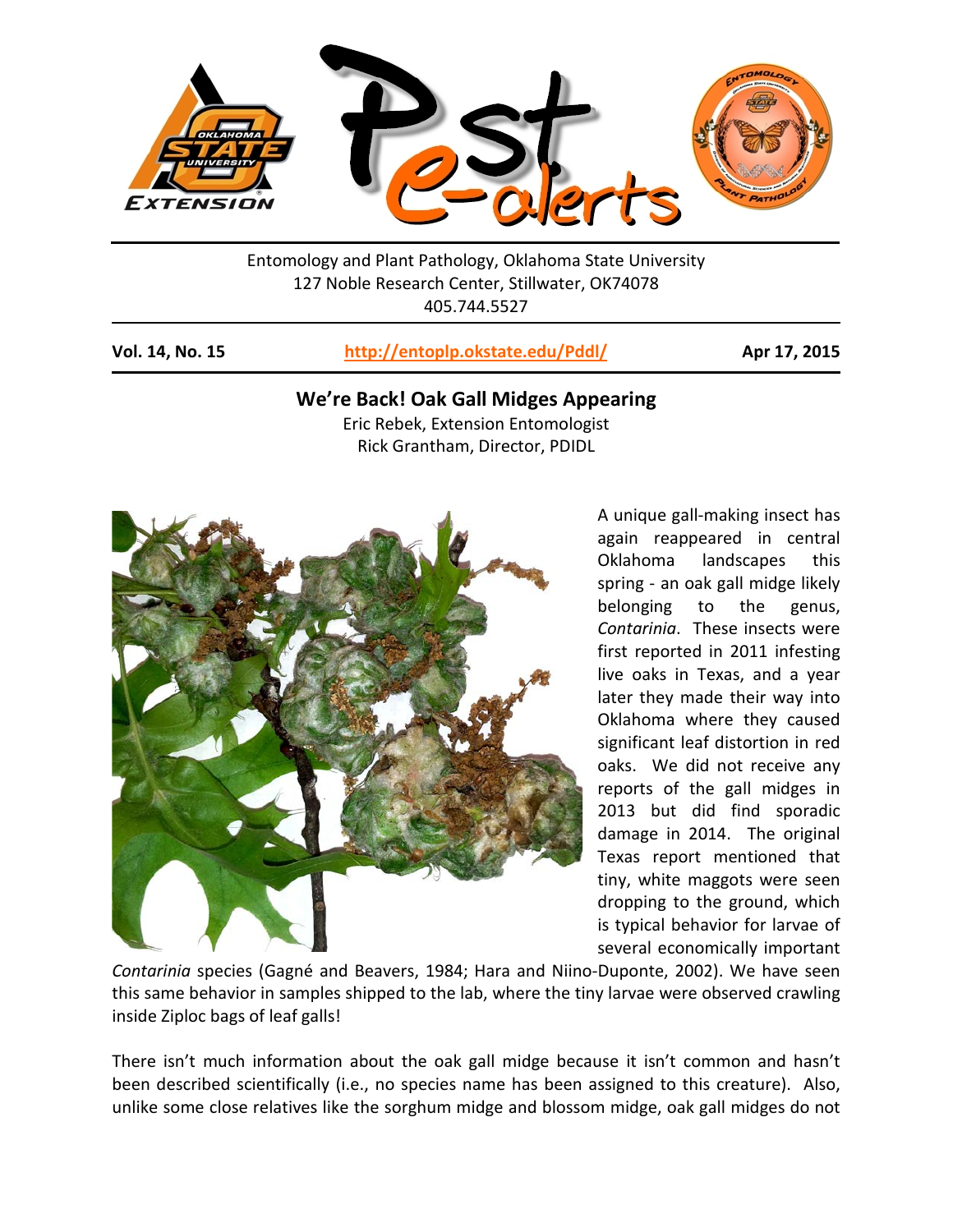appear to cause significant harm to their hosts nor does galling activity result in economic loss. The galls may be unsightly, but affected trees will not suffer and die from an infestation of oak gall midge. While not much is known about the life cycle of oak gall midge, larvae likely feed on sap from the developing oak flowers (Texas Agri-Life Extension, 2011). This feeding behavior causes gall formation. Adult flies emerge from the soil and lay their eggs on flower buds before catkins open. Upon hatching, larvae feed and develop rapidly and reach their full size of 1.5 mm prior to dropping to the ground. Once on the ground, larvae remain in a restful state (called diapause) until pupating the following spring. The circle of life then



continues with adults emerging from their pupae and laying eggs on the host tree (Texas Agri-Life Extension, 2011).

While some folks may find the galls ugly, there is no need to treat affected oak trees. In fact, gall-making insects are difficult to manage with insecticides because they are well protected within the gall. Adults can be targeted with contact insecticides, but timing is critical because adults only emerge for a short time. Adults are also tiny so they are difficult to detect. Also, affected trees often are too large to achieve adequate spray coverage. Galls can be removed with pruning shears and destroyed, which will help reduce the abundance of future fly generations if done before larvae drop to the ground. Again, removing every gall is impractical for large trees.

Instead of trying to get rid of these fascinating insects, it would be best to sit back and appreciate one of nature's coolest little quirks, the plant gall. After all, oak gall midges are rarely seen and their ability to sense the short availability of food is simply amazing!

## **References**:

Gagné, R.J. and G.M. Beavers. 1984. *Contarinia* spp. (Diptera: Cecidomyiidae) from shoots of slash pine (*Pinus elliottii* Engelm.) with the description of a new species injurious to needles. Florida Entomologist 67: 221-228.

Hara, A.H. and R.Y. Niino-Duponte. 2002. Contarinia maculipennis. University of Hawaii CES , [Online], [http://www.extento.hawaii.edu/kbase/crop/type/bloss\\_midgei.htm.](http://www.extento.hawaii.edu/kbase/crop/type/bloss_midgei.htm)

Texas Agri-Life Extension. 2011. Oak gall midges. Insects in the City [Online], [http://citybugs.tamu.edu/2011/03/30/oak-gall-midges/.](http://citybugs.tamu.edu/2011/03/30/oak-gall-midges/)

\_\_\_\_\_\_\_\_\_\_\_\_\_\_\_\_\_\_\_\_\_\_\_\_\_\_\_\_\_\_\_\_\_\_\_\_\_\_\_\_\_\_\_\_\_\_\_\_\_\_\_\_\_\_\_\_\_\_\_\_\_\_\_\_\_\_\_\_\_\_\_\_\_\_\_\_\_\_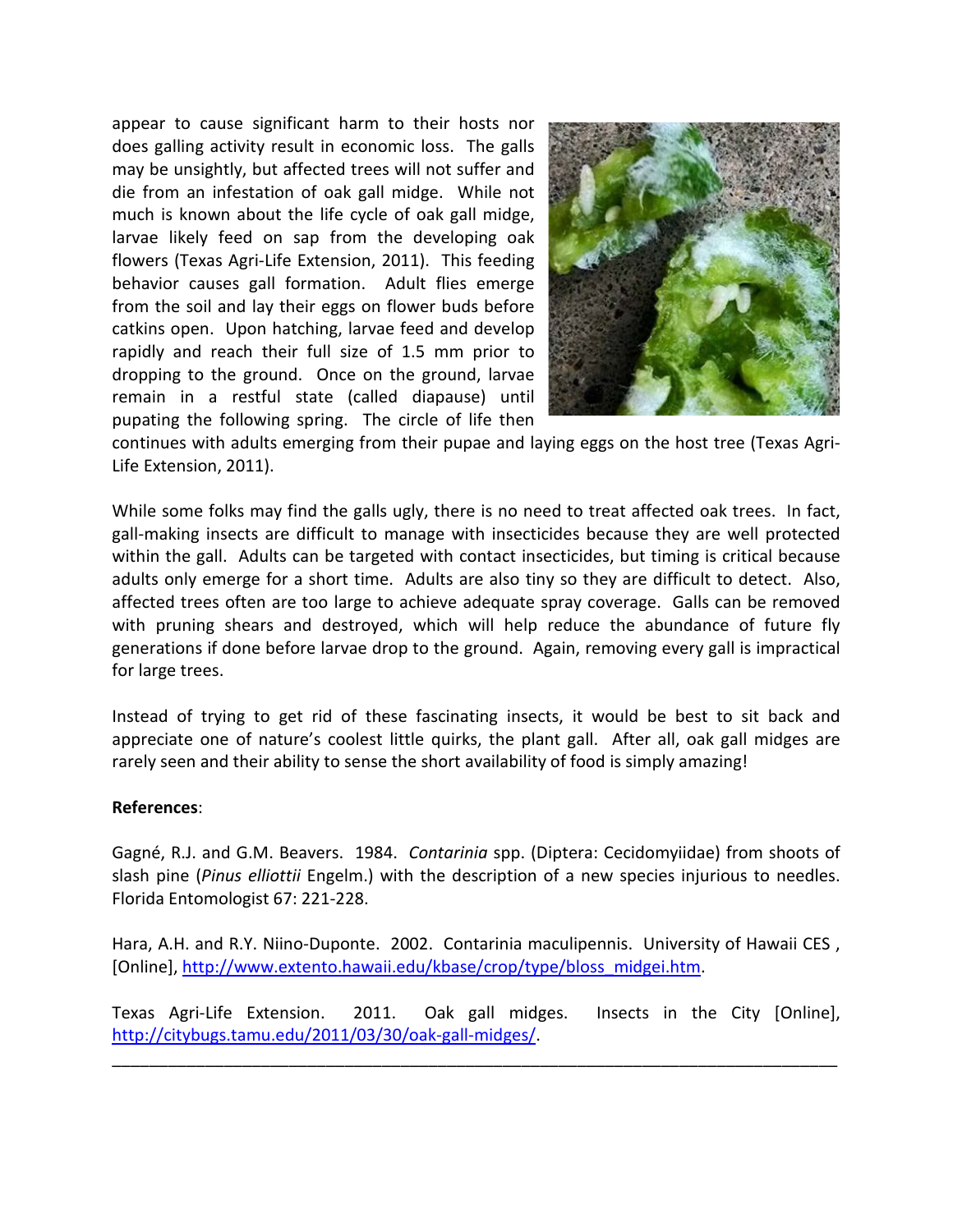# **Wheat Disease Update**

Bob Hunger, Extension Wheat Pathologist



This past week has been wet and cool across most of Oklahoma, which has greatly helped the wheat but also should lead to more foliar diseases – especially stripe and leaf rust. Around Stillwater, we have not seen a big increase in stripe rust yet, but can find many leaves beneath the flag leaf on which there are actively sporulating pustules (Fig 1). There also are leaves on which the black spore structure stage of stripe rust (called the telial stage – Fig 2) has appeared. Typically this

indicates the disease is "shutting down," which it was prior to this week. However, with the cool and wet weather since Monday, there likely will be a "reactivation" of stripe rust – especially given that cool and wet weather is forecast for the next 5-10 days as well!



**Fig 1**. Stripe rust with active, sporulating pustules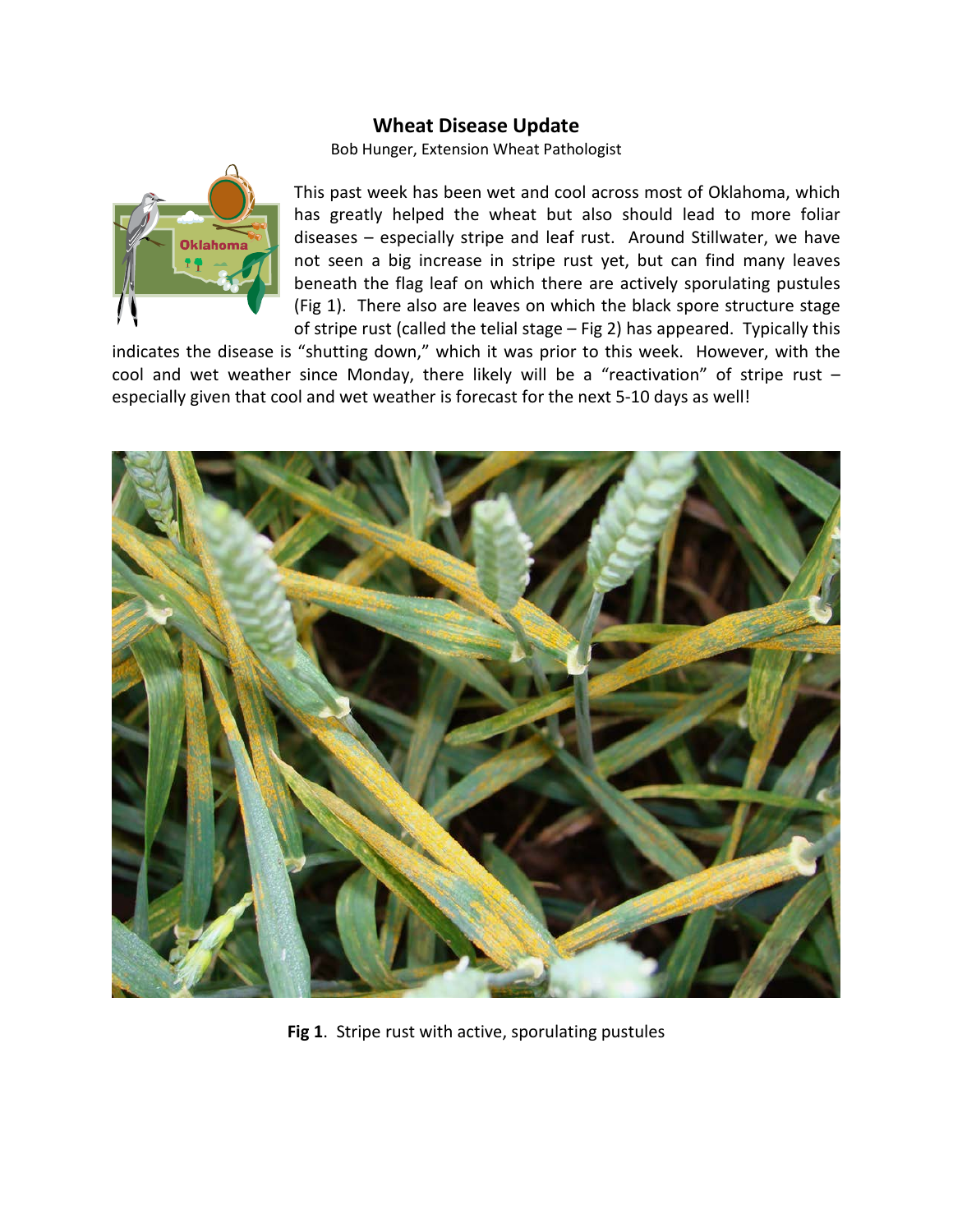

**Fig 2.** Telial stage of stripe rust (note some pustules are still actively sporulating as indicated by orangish-yellow color.

I get the impression from talking to Aaron Henson (County Educator; Tillman County) as well as other growers and consultants around the state that this is similar to what they are seeing. Wheat seems to range from boot to heads emerging, so if you are contemplating applying a fungicide to protect a promising wheat yield, I suggest it be done soon. Remember, GS 10.5 (heads fully emerged but not yet flowering) is the cut-off for applying fungicides for wheat foliar diseases. That point likely is not far away for much of southern and central Oklahoma. It likely is a bit farther away for northern and northwestern Oklahoma, but it is much better to apply a fungicide a little early rather than after the flag leaf is infected.

Most of the samples that came into the Diagnostic lab last week tested positive for wheat streak mosaic (WSM), including three from the panhandle. However, there is nothing that can be done about WSM at this point. I would refer you to EPP-7328 "Wheat Streak Mosaic, High Plains Disease, and Triticum Mosaic: Three Virus Diseases of Wheat in Oklahoma", available at <http://pods.dasnr.okstate.edu/docushare/dsweb/Get/Document-8987/EPP-7328.pdf> for more information on these mite-transmitted viruses.

**Colorado:** Dr. Scott Haley (Professor & Wheat Breeder, Colorado State University) 16-Apr-2015: "FYI, stripe rust was confirmed for a field site near the Denver International Airport in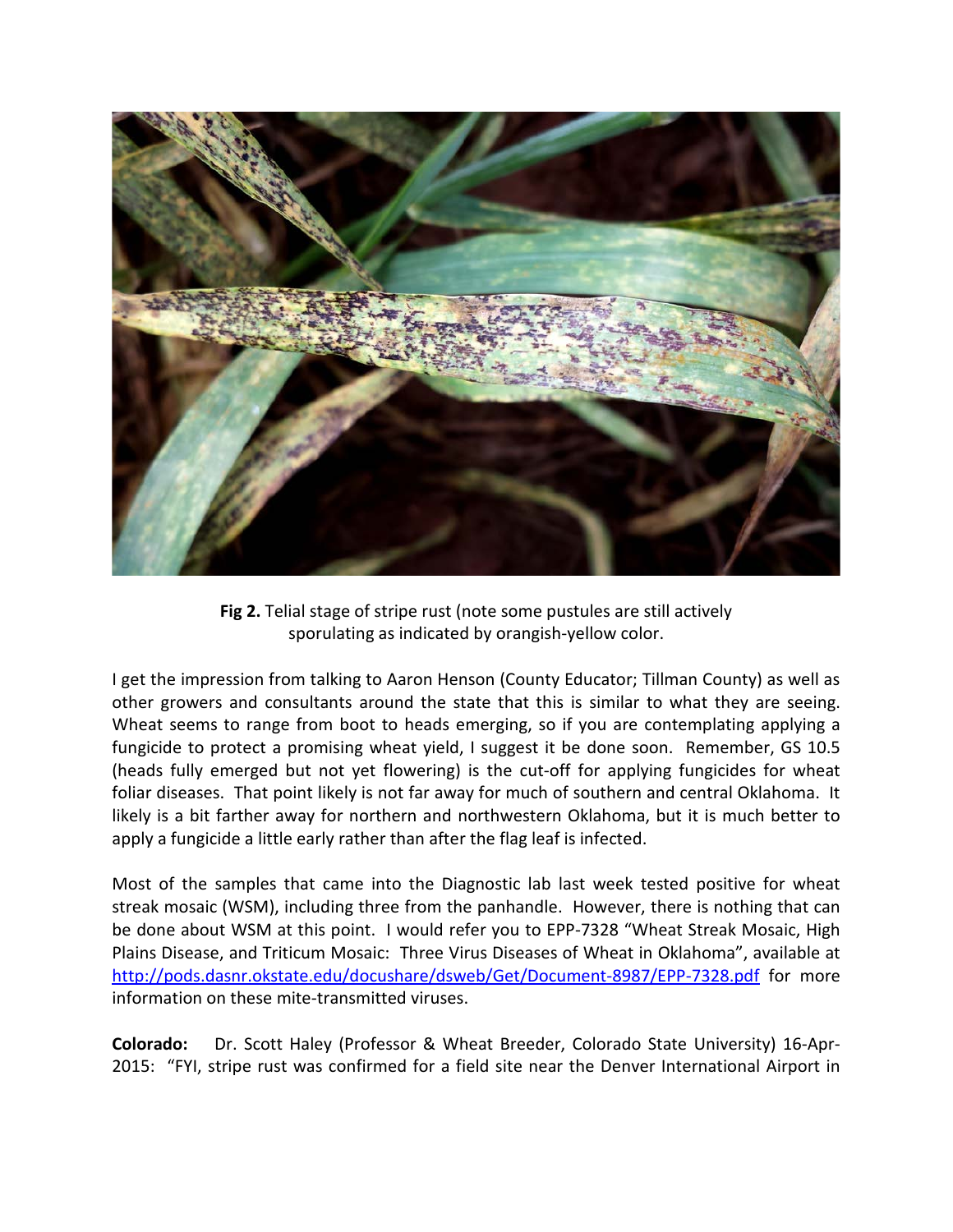Colorado this week. Infection was moderate but cool wet weather we are experiencing now could cause this to increase. This is pretty early for stripe rust sightings in eastern Colorado."

**Tent Caterpillars Spotted in Southern Oklahoma** 

\_\_\_\_\_\_\_\_\_\_\_\_\_\_\_\_\_\_\_\_\_\_\_\_\_\_\_\_\_\_\_\_\_\_\_\_\_\_\_\_\_\_\_\_\_\_\_\_\_\_\_\_\_\_\_\_\_\_\_\_\_\_\_\_\_\_\_\_\_\_\_\_\_\_\_\_\_\_



Eric Rebek, Extension Entomologist

Reports of tent caterpillars are coming in from several counties in southern Oklahoma. Having driven to Bryan County last week, I have seen many roadside trees containing the characteristic webbing produced by eastern tent caterpillars. Interestingly, the Plant Disease and Insect Diagnostic Lab has logged reports of another species less common to Oklahoma, forest tent caterpillar. In this article, I will discuss the biology of several important species of tent caterpillars in the western/southwestern U.S. and offer management options for limiting their damage in production and ornamental landscapes.

# **Identification, Host Preference, and Life Cycle**

Several closely related species of tent caterpillars occur in the western region of the United States, and all are native to North America. Common species include eastern tent caterpillar (*Malacosoma americanum*), forest tent caterpillar (*M. disstria*), western tent caterpillar (*M. californicum*), Sonoran tent caterpillar (*M. tigris*), southwestern tent caterpillar (*M. incurvum*), and Pacific tent caterpillar (*M. constrictum*). Tent caterpillars are generally hairy and reach about two inches in length when fully grown. Species are distinguished by coloration and markings on the body, size and shape of the tent, and occasionally by the host plant.

Two tent caterpillar species are of concern in Oklahoma: eastern tent caterpillar and forest tent caterpillar. Despite its common name, eastern tent caterpillar can be found as far west as the Rocky Mountains feeding on cherry, plum, crabapple, and occasionally non-fruit trees such as poplar, willow, and birch. Mature larvae are mostly black with a white stripe running down the middle of the back and several bluish-black spots on the sides (Fig. 1). Forest tent caterpillar is perhaps the most damaging tent caterpillar in North America because it is the most widespread and feeds on many hardwood species. Forest tent caterpillar is commonly encountered throughout the United States wherever hardwoods grow. Mature larvae are blue with a series of "keyhole"-shaped markings running down the middle of the back (Fig. 2). A third species of lesser importance, western tent caterpillar, occurs rarely in western Oklahoma. This species feeds primarily on wild hosts but will occasionally feed on plum, other fruit trees, willow, and several other deciduous woody plants. Western tent caterpillar is only slightly hairy (relative to other tent caterpillar species) and has a light brown coloration with powdery blue markings along the sides of the body and a blue head (Fig. 3).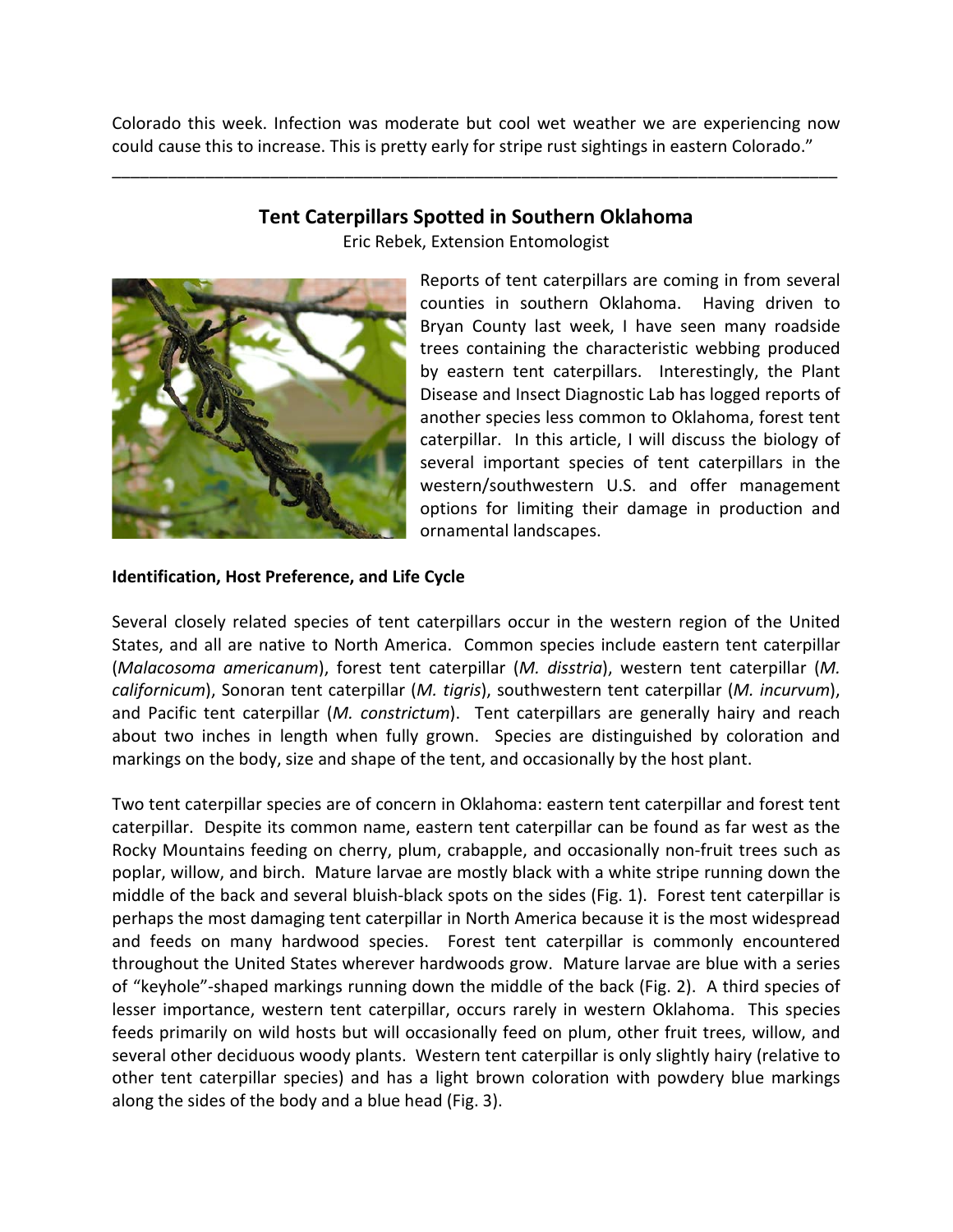

**Fig 1.** Eastern tent caterpillar**.**



**Fig 2.** Forest tent caterpillar**.**



**Fig 3.** Western tent caterpillar**.**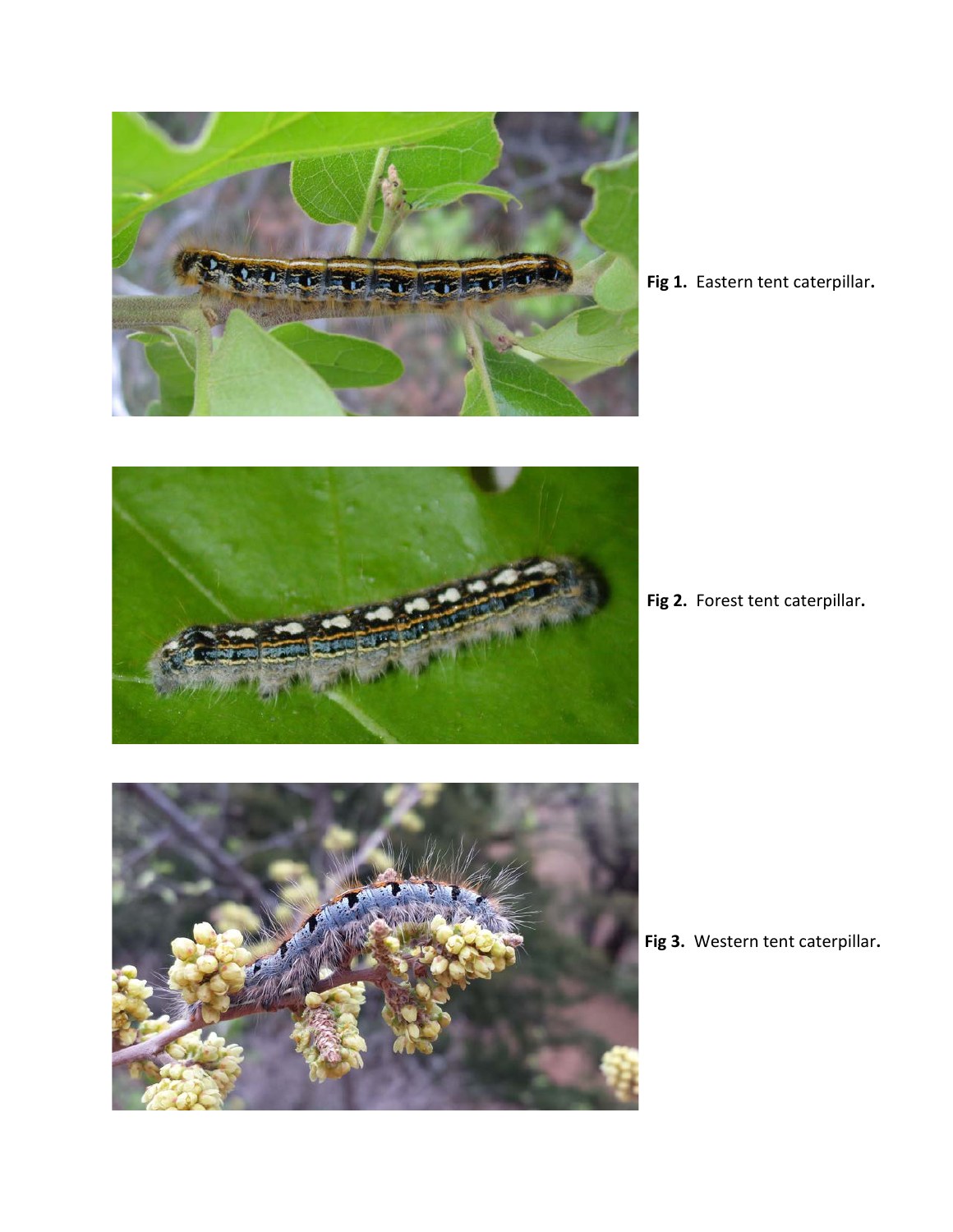In general, the life cycle of tent caterpillars is similar across species, although slight differences exist. Tent caterpillars overwinter as eggs that are laid together in small masses and "glued" to twigs and small branches of the host plant (Fig. 4). Egg masses are seen easily in winter when leaves are absent. Eggs hatch in early spring and larval emergence coincides with bud break of the host plant. Thus, tent caterpillars are finely tuned to the availability of a nitrogen-rich food source. In spring, tent caterpillars hatch and congregate with most species forming silken tents within the crotches of tree branches (Fig. 5). These tents afford the caterpillars shelter from most natural enemies (predators and parasites). Forest tent caterpillars are one exception to the rule—they do not form tents but instead weave lightly spun, silken mats on trunks and limbs in which they rest during the day. Tent caterpillars are most active at night, venturing out from their silk shelters to feed on foliage. Tent caterpillars develop through five instars (distinct growth stages separated by molts). Tents expand as the insects grow. Fully grown tent caterpillars eventually wander in search of a place to pupate. They may spin cocoons on natural or artificial structures; during outbreaks large numbers of caterpillars can be found crawling on homes and other buildings. Adult moths emerge in early to mid summer and mate at night. Adults are often attracted to lights at night. Mated females lay egg masses on host trees in mid to late summer. There is one generation per year.

**Fig 4**. Forest tent caterpillar egg masses. (Photo credit: Herbert A. 'Joe' Pase III, Texas Forest Service, Bugwood.org)



**Fig 5**. Eastern tent caterpillar nest (Photo credit: Tim Tigner, Virginia Department of Forestry, Bugwood.org)

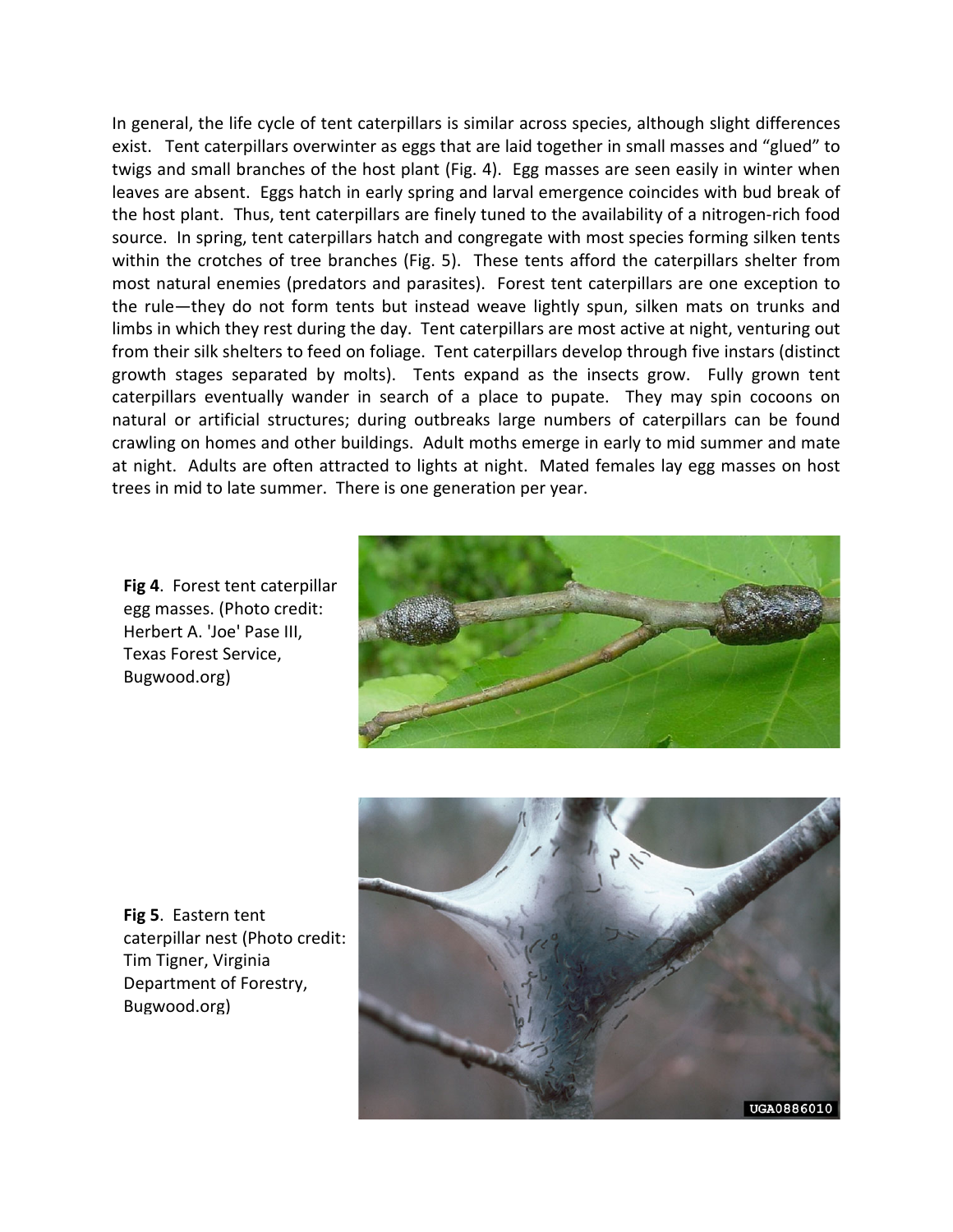## **Management**

During outbreaks, eastern and forest tent caterpillars can defoliate wide swaths of forest habitat in a short time. Even in non-outbreak years tent caterpillars can cause enough damage to warrant control. Although several natural enemies attack tent caterpillars, predators and

parasites cannot provide sufficient control of large caterpillar populations. Therefore, cultural and chemical control options are most often relied upon for management of tent caterpillars.

Cultural control techniques include the physical removal and destruction of egg masses or larvae. During winter, trees can be inspected for the presence of egg masses, which should be pruned out or otherwise destroyed before egg hatch.



While impractical for large trees, removal of egg masses can be highly effective for protecting small landscape or nursery trees. Similarly, tents containing caterpillars can be removed and destroyed by hand. For tents located in upper branches, use a long pole with nails protruding from the end to remove and destroy the tent. For safety considerations and health of the tree, I strongly discourage the use of fire to destroy tents within a tree (yes, people have done this!).

Chemical control efforts must target the larvae. A variety of insecticides are available for tent caterpillar control, including some over-the-counter products for homeowner use (Table 1). Always read the label before applying any pesticide because some host plants may be susceptible to certain products. Some insecticides labeled for caterpillar control contain "reduced risk" materials such as *Bacillus thuringiensis* subsp. *kurstaki* (Btk) or spinosad. Both active ingredients occur in nature - Btk is a bacterium that produces a toxin specifically active against caterpillars and spinosad is derived from the fermentation product of another bacterial species. These active ingredients are considered reduced risk because they are generally safe to handle and cause minimal harm to non-target organisms if applied according to the label. However, Btk and spinosad are only effective against small larvae, so the application must be correctly timed with peak populations of young caterpillars. Thus, host trees breaking bud in March should be inspected for small caterpillars and tents, especially at sites with a history of these pests. Both Btk and spinosad must be ingested and do not provide quick knockdown of caterpillars like most contact insecticides. Thus, patience is the key! Larger larvae can be controlled with old standbys like carbaryl (Sevin) or lambda cyhalothrin (Bonide Caterpillar Killer). A new product, Acelepryn, has recently become available to commercial applicators and is labeled for caterpillar control. The active ingredient, chlorantraniliprole, offers a novel mode of action and is also categorized as reduced risk. In fact, EPA does not require a signal word on the label! Although expensive, I've seen a small amount of Acelepryn go a long way for managing many caterpillar pests including tent caterpillars.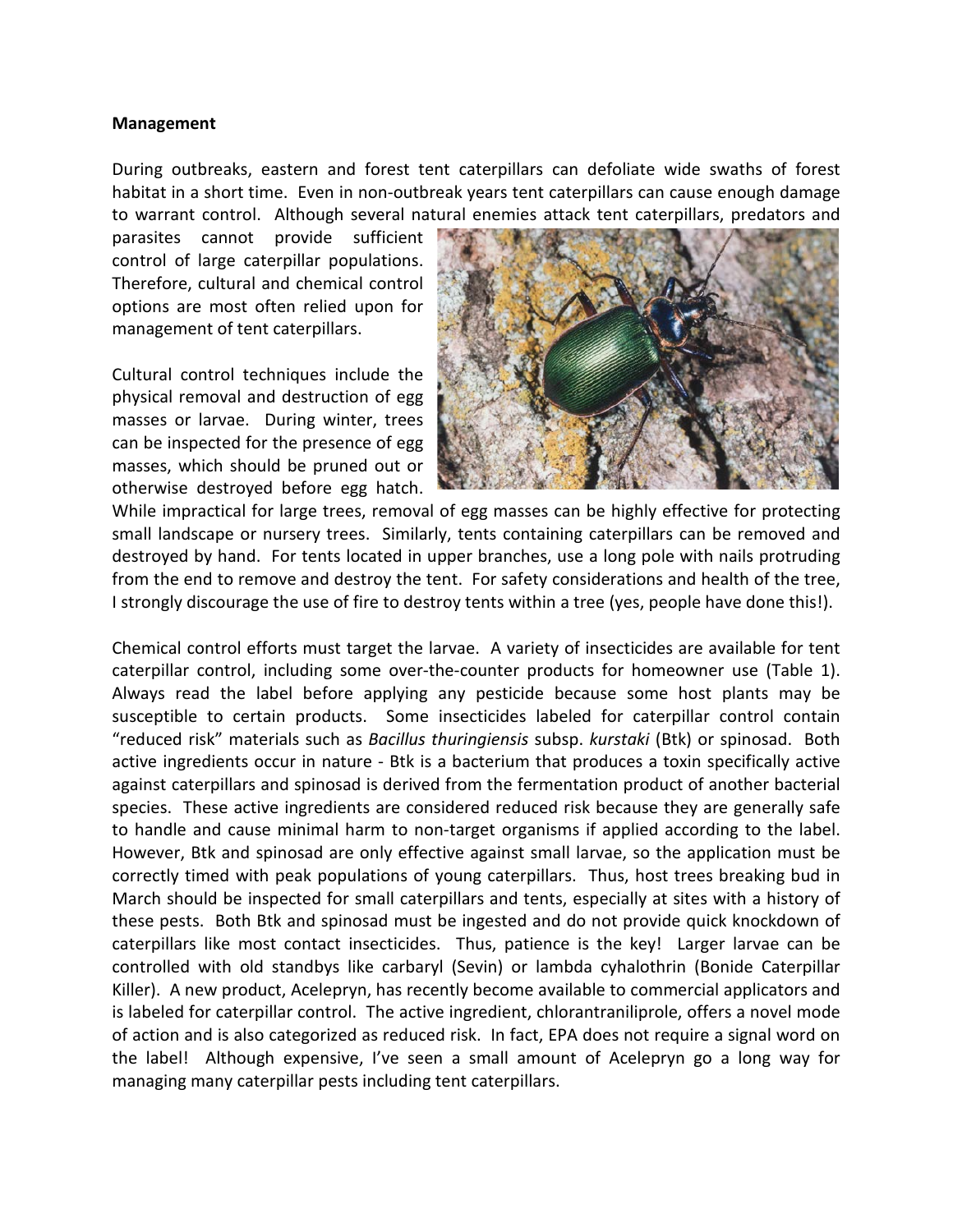**Table 1**. Homeowner products available for tent caterpillar control in Oklahoma.

| <b>Active Ingredient</b>                             | <b>Trade Name (ex.)</b>                                                   | <b>Comments</b>                                                                                                                                                                               |
|------------------------------------------------------|---------------------------------------------------------------------------|-----------------------------------------------------------------------------------------------------------------------------------------------------------------------------------------------|
| <b>Acephate</b>                                      | <b>Bonide Systemic Insect Control</b>                                     | Do not use acephate products on American<br>elm, crabapple, red or sugar maple,<br>cottonwood, redbud, or weigelia.                                                                           |
| <b>Bacillus thuringiensis</b><br>var. kurstaki (Btk) | Bonide Thuricide Bt or Ferti-lome<br>Dipel Dust                           | Apply Btk early while caterpillars are still small.<br>Less effective for large larvae. Btk stops larvae<br>from feeding, but has a delayed killing action.<br>Btk does NOT control sawflies. |
| <b>Carbaryl</b>                                      | <b>GardenTech Sevin Concentrate</b><br><b>Bug Killer</b>                  | Read label carefully for restrictions.                                                                                                                                                        |
| <b>Esfenvalerate</b>                                 | Ortho Bug-B-Gone Max Garden<br>and Landscape Insect Killer<br>Concentrate |                                                                                                                                                                                               |
| <b>Insecticidal soap</b>                             | <b>Garden Safe Brand Insecticidal</b><br>Soap Insect Killer               | Read label carefully for phytotoxicity<br>information.                                                                                                                                        |
| Lambda cyhalothrin                                   | Bonide Caterpillar Killer                                                 |                                                                                                                                                                                               |
| <b>Malathion</b>                                     | Gordon's Malathion 50% Spray or<br>Hi-Yield 55% Malathion Spray           | Read label carefully for phytotoxicity<br>information.                                                                                                                                        |
| <b>Petroleum</b><br>(horticultural) oil              | Bonide All Seasons Horticultural &<br>Dormant Spray Oil Concentrate       | Do not apply dormant oil concentrations to<br>actively growing plants nor to broadleaf<br>evergreens, maple, mountain ash, or beech.                                                          |
| Spinosad                                             | Ferti-Lome Borer, Bagworm, Tent<br>Caterpillar & Leafminer Spray          | Apply spinosad early while caterpillars are still<br>small. Less effective for large larvae.                                                                                                  |

*The pesticide information presented in this publication was current with federal and state regulations at the time of printing. The user is responsible for determining that the intended use is consistent with the label of the product being used. Use pesticides safely. Read and follow label directions. The information given herein is for educational purposes only. Reference to commercial products or trade names is made with the understanding that no discrimination is intended and no endorsement by the Cooperative Extension Service is implied.*

Nursery stock and newly established landscape trees will need protection from tent caterpillars to retain marketability and reduce stress, respectively. In other situations, however, control is not always warranted. Small populations of tent caterpillar can be tolerated in some ornamental or natural landscapes. Unlike exotic, invasive tree pests that rightfully garner a lot of media attention, tent caterpillars are native to North America and, thus, are part of the natural forest cycle. Complete defoliation isn't common under non-outbreak conditions and deciduous trees, if healthy, are remarkably resilient to repeat defoliation events. If trees weren't adapted to leaf-feeding insects like tent caterpillars, you can sure bet there'd be a lot fewer of them around today!